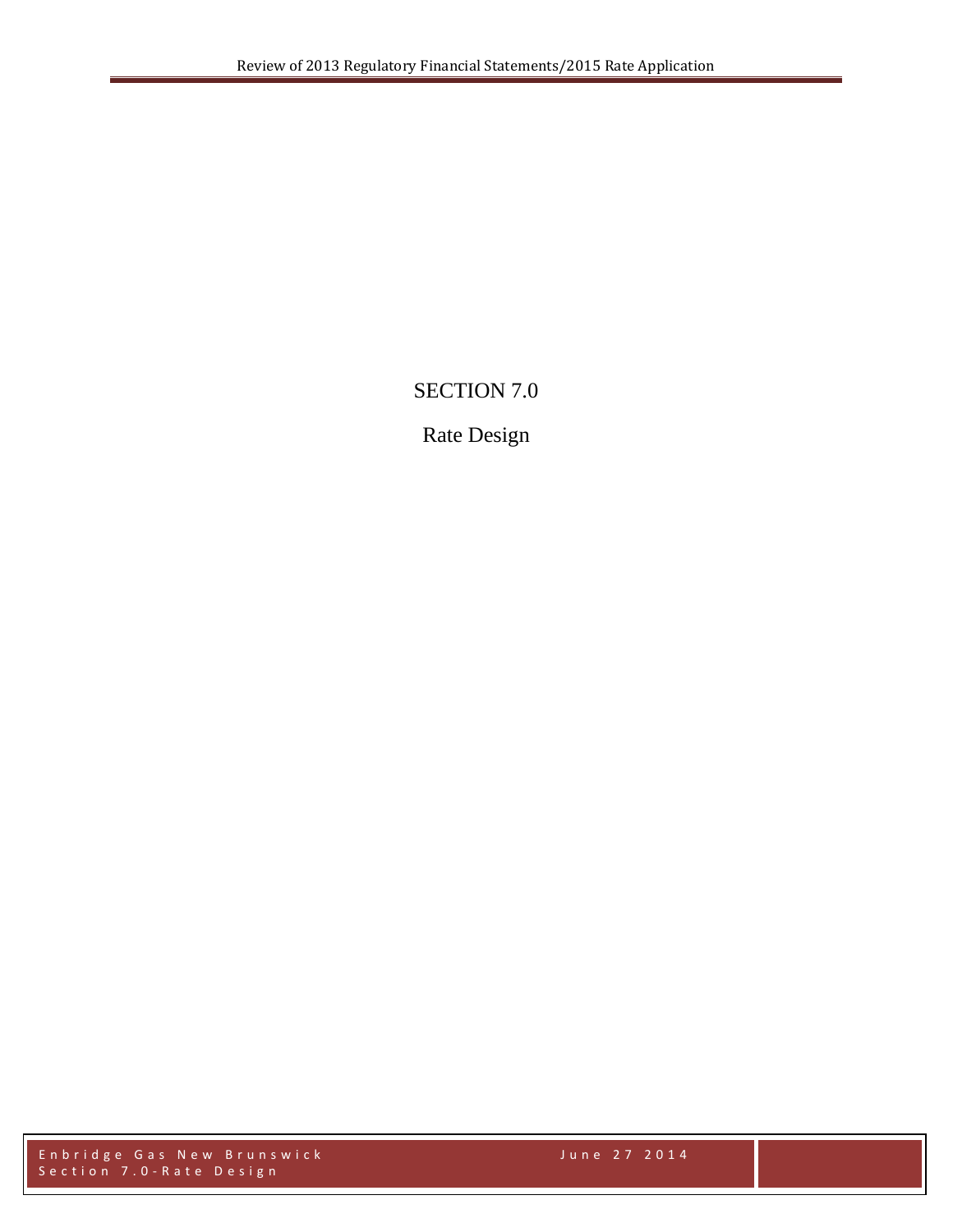### **7.0 Rate Design**

Enbridge Gas New Brunswick (EGNB) continues to operate in the development period as a startup public utility facing numerous unique challenges as compared to traditional gas LDCs. One of those challenges is found in addressing cost of service and rate design within the variety of constraints posed by the extent of its competitive markets, legislation and the regulatory compact. To understand the rate design proposals presented by EGNB, it is necessary to begin with a discussion of these constraints and how they interact to adversely limit the range of rate design options. This report consists of three sections: Section One: The Rate Design Background, Section Two: Rate Design Tools and Issues and Section Three: Proposed Rate Designs for 2015.

### *Section One: The Rate Design Background*

To understand the background for rate design this report begins with the well-known concept of the regulatory compact as discussed in the filing for rates last year. The regulatory compact can be summarized as a series of rights and obligations that represent the implied contractual relationship between the regulated public utility and the regulatory authority.

| <b>OBLIGATIONS</b>                    | <b>RIGHTS</b>                                                                      |
|---------------------------------------|------------------------------------------------------------------------------------|
| Obligation to serve.                  | Right to a reasonable return.                                                      |
| Provide safe and reliable<br>service. | The provision of service is subject to reasonable<br>rates, rules and regulations. |
| Charge non-discriminatory<br>rates.   | Receive protection from competition.                                               |
| Charge just and reasonable<br>rates.  | Right of eminent domain.                                                           |

None of these obligations are unlimited in the sense that the terms of service and rules and regulations place limits on the extent of the obligations through such things as line extension policies or policies related to shutting off customers for non-payment. As the list illustrates, there are significant rights and obligations related to the issue of rate design. In this list the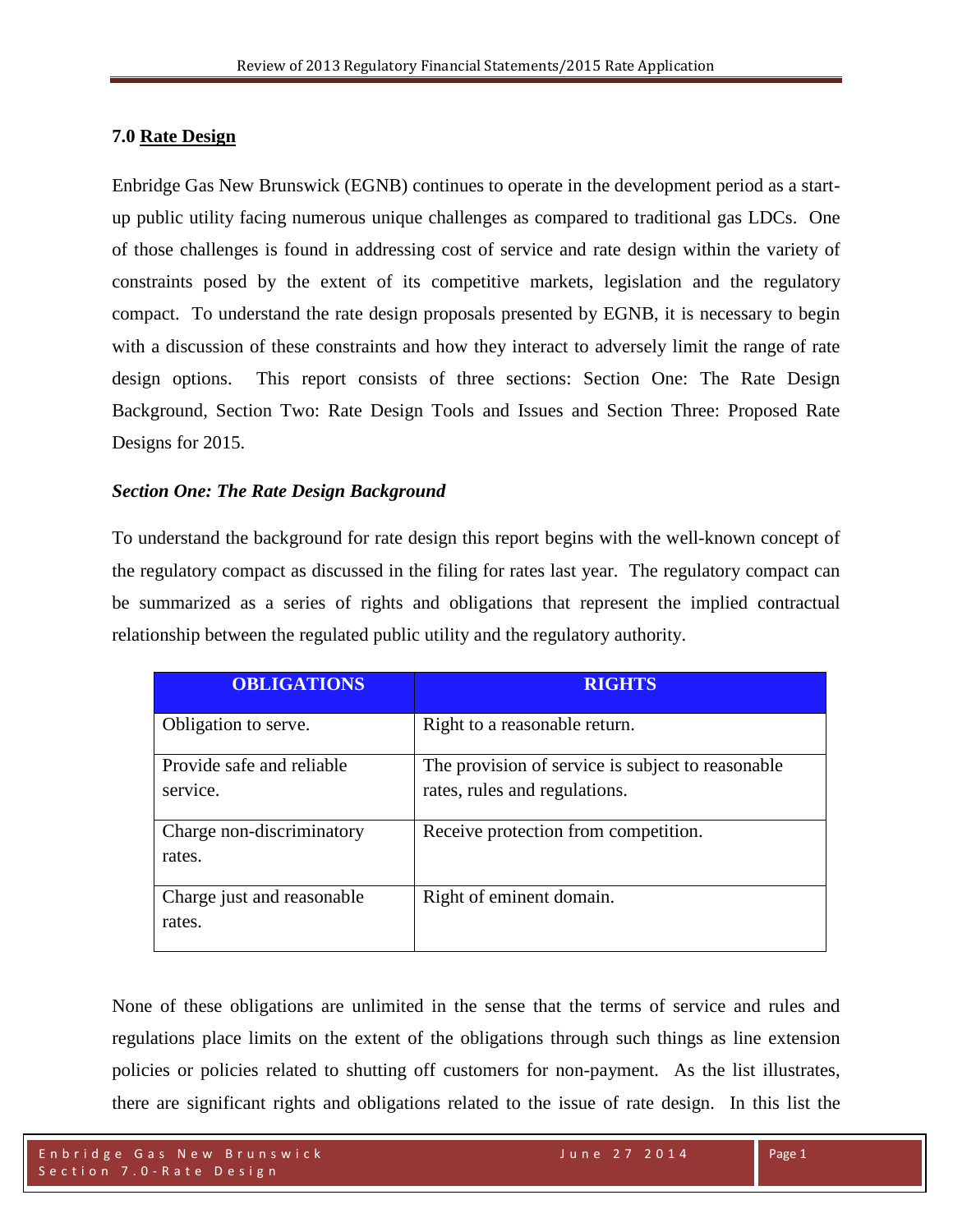obligations to provide non-discriminatory rates and to charge just and reasonable rates are imposed by the regulatory authority through the rate case process. Similarly the rates approved by regulation must satisfy three rights. First, the rates approved must provide the utility with a reasonable opportunity to earn a return that is consistent with returns earned by the market for entities with similar risks, i.e. the reasonable return. Second, the rates need to be reasonable including recovering the revenue requirement and producing residual revenues after prudently incurred costs sufficient to reward shareholders for the risk of the investment and to allow the utility to attract capital on reasonable terms. Third, the rates must allow the utility to provide competitive services at competitive prices while still satisfying the two previous rights. EGNB has the difficult task of proposing rates that protect these rights but in addition must satisfy legislative mandates that make this task very difficult.

Where some customers have competitive options, the regulator is not relieved of the obligation to allow the utility an opportunity to earn the allowed return through rates that in total recover the cost of service including a reasonable return. Essentially, this means that the rate revenues from competitive customers plus the rate revenues from captive customers must equal the total revenue requirement or the cost of service.

The issue of reasonable rates for customers who have no economic option to taking service from the utility is neither new nor novel. The concept has been discussed in economics literature and in regulatory decisions under several different descriptive terms such as "Constrained Market Prices" or "Constrained Differential Pricing". As noted above, these concepts have been applied in a number of regulatory settings. For example, the Interstate Commerce Commission, the predecessor regulatory agency to the Surface Transportation Board, discussed the concept of CMP as a basis for establishing reasonable rates for captive shippers. In doing so they established three clear standards for assessing a reasonable level of rates: (1) revenue adequacy for the company; (2) management efficiency for the service provided; and (3) the Stand Alone Cost (SAC) test. These three tests represent fundamental rights and obligations of the regulator and the utility.

Among the binding constraints are the legislative mandates that residential rates be based on a target annual discount of 20% below the delivered cost of electricity. The essential problem with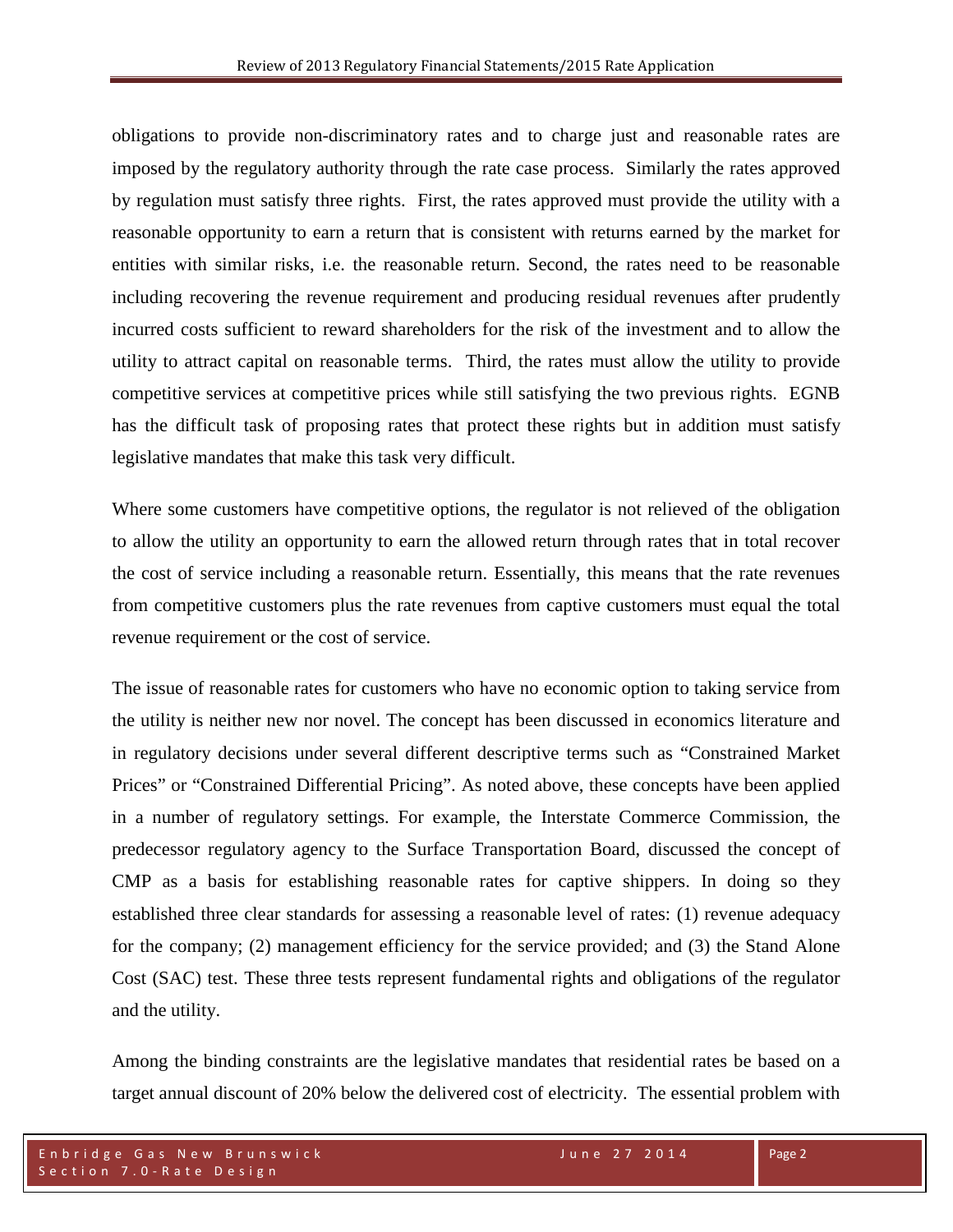this mandate is that it assumes that most customers have switched from electric service to gas. The evidence is that almost twice as many residential customers switched from oil to natural gas. Based on data for the twelve months ended February 2014, 5418 customers switched from oil to natural gas and 2810 switched from electricity. This different impact in switching is not surprising given that the capital cost of switching is higher for electric customers and electric costs are typically lower than the cost of oil, giving natural gas a more competitive advantage relative to oil. By setting the competitive rate by regulation, EGNB is forced to provide much larger benefits for oil customers than is warranted by competitive considerations. In providing these extra benefits, other customers must make up for the shortfall in revenue requirements that impose additional risks on other classes of service. In addition, by forcing the public utility to use the rate rider provision, the Energy and Utilities Board ("Board) made it impossible to recover the actual revenue requirement during the rate effective period for 2014. Implementing the rate rider resulted in much lower rates for most residential customers who continued to receive large benefits even absent the rate rider. Effectively under the interpretation in the 2014 rate order, the rate rider is no longer a just and reasonable provision because it is a one way adjustment that causes rates to produce inadequate returns. By definition, inadequate returns do not satisfy the just and reasonable standard.

Significantly, there is no opportunity under rates that are commodity based for EGNB to have an opportunity to earn its allowed return. This occurs because rates are designed on the basis of normal weather and a forecast of test year volumes that may or may not be achieved. As actual weather varies from normal weather, EGNB's return is either higher than allowed when weather is colder than normal or lower than required when weather is warmer than normal. The end result of significant fixed cost recovery through volumetric rates is a level of revenue stability that makes capital attraction difficult. Historically, EGNB had available a deferral account that made it indifferent to weather, forecast error and the impact of the rate rider. Changes in regulation have eliminated this tool so that EGNB is adversely impacted by both the rate rider and the commodity based recovery of fixed costs. Ultimately, EGNB is faced with the problem of constrained optimization for recovery of its revenue requirements such that significant changes must occur in the definitions of rate classes and the design of rates. Further, it will be necessary to consider additional rate design tools such as full decoupling of rates from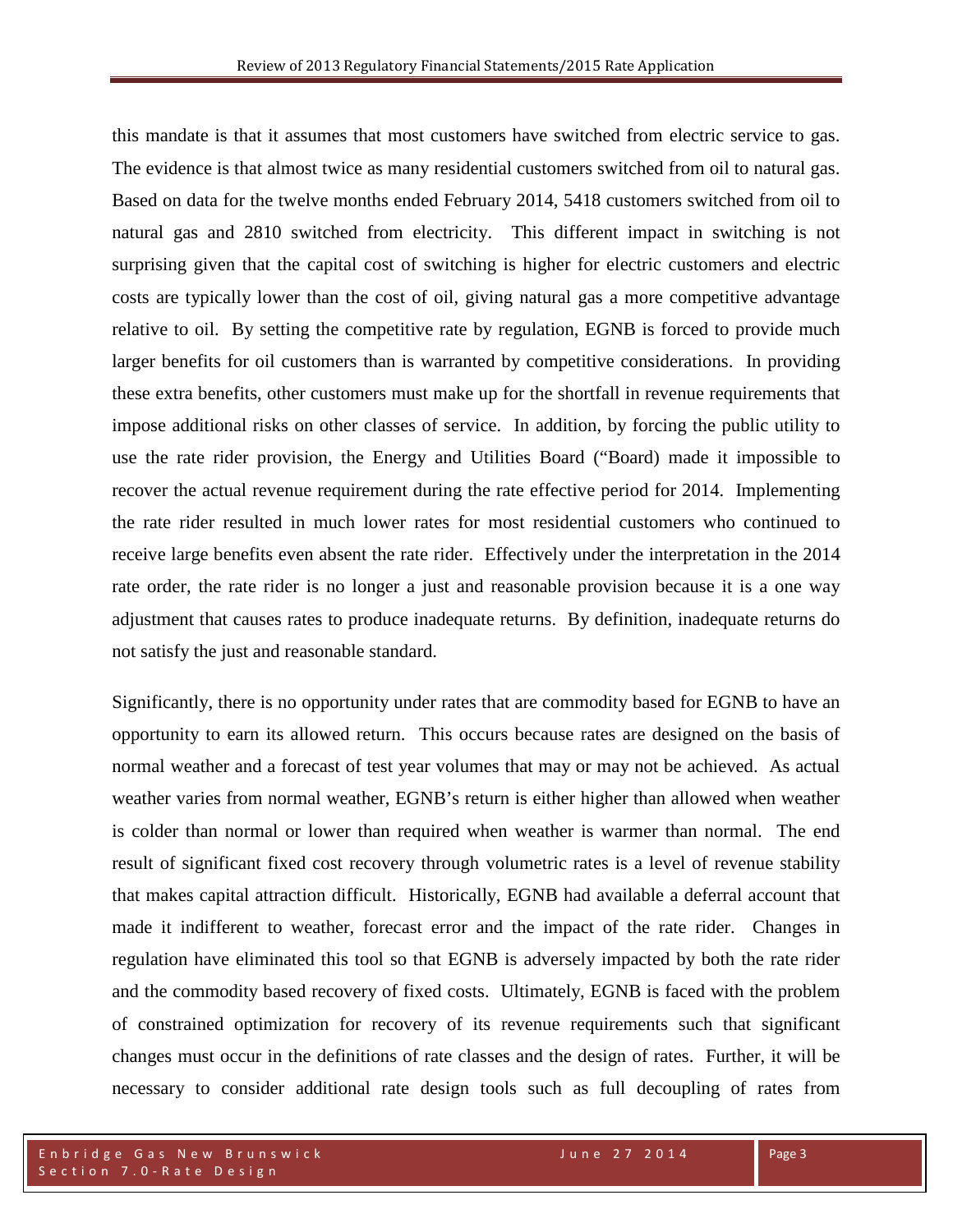volumetric recovery of fixed costs and that decoupling must occur in real time without deferral accounting.

The issue of competitive markets is noted above in part by the residential dilemma of offering far too much savings for customers who have shifted from oil while effectively eliminating any ability to convert customers from electricity because even a twenty percent savings will be inadequate to cause the customer to incur the added capital cost of the conversion without direct conversion cash incentives. This will only serve to lengthen the development period since it will not be possible to obtain the necessary economies of scale to create viable long-term competitive market prices absent significantly lower delivered costs of the gas commodity. The competitive market issues also arise in other classes of service as the role of alternatives such as propane and compressed natural gas (CNG) apparently become economic for some customers. The issues differ from class to class and the economics of alternative fuels are very different. For example, oil and propane require onsite storage and typically payment on delivery whereas gas and electric deliver the service as needed and payment is in arrears. In particular, the MGS class must be monitored closely relative to the cost of propane and the rates must be managed within that additional constraint.

### *Section Two: Rate Design Tools and Issues*

In this section, the particular rate design tools available to EGNB are discussed. Essentially, EGNB uses a combination of customer, demand and delivery charges to recover its revenue requirements. For smaller customers, only customer and delivery charges are practical based on current meter technology. Further, there is a limit to the level of the customer charge in rate design before it drives away customers who use small amounts of gas on a monthly basis. In other words, raising the customer charge to promote revenue stability and closer tracking of costs would result in exceeding the competitive price ceiling for a group of low use customers. The reason is quite simple in that spreading a high monthly customer charge over very few GJs of annual use results in charges that exceed the cost of another alternative.

The competitive effect on smaller customers precludes continuing to increase the customer charge to benefit revenue recovery even though doing so would reduce the intraclass subsidies associated with volumetric rates. Thus, the only available option is to increase the delivery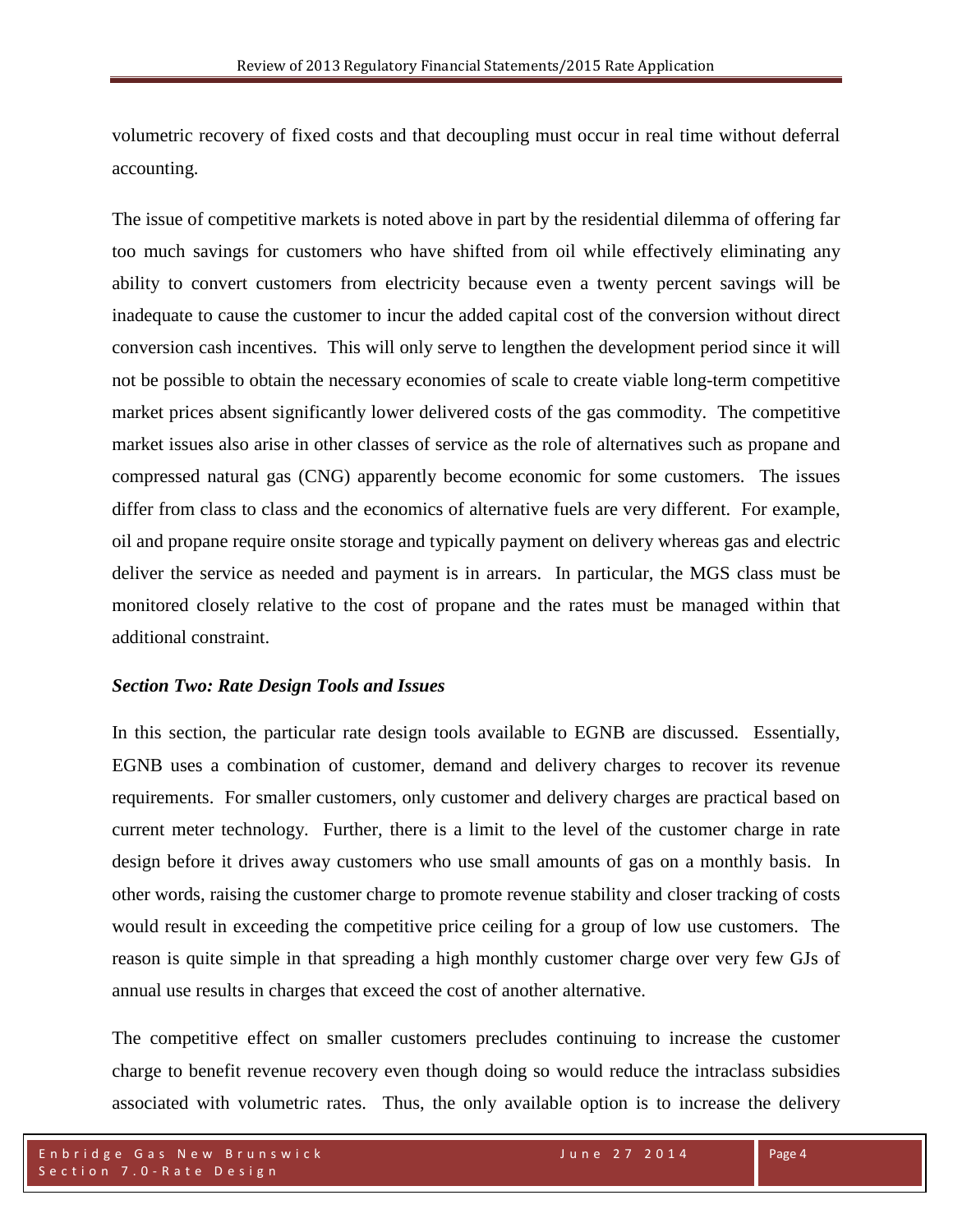charges and thereby decrease the revenue stability of EGNB. The lone exception is for the residential class where the delivery charge is effectively a residual charge to recover the difference in the competitive target for the bundled delivery cost of gas and the competitive alternative less the twenty percent annual target savings. Essentially, EGNB is faced with a dilemma where the binding constraints are such that the optimum solution is excluded from the constrained set of solutions. For larger rate classes, the impact on customer bills for the lowest use customers from changes in the customer charge may well be too large and thus requires a gradual approach to rate increases. Finally, where demand charges are available, the utility cannot increase demand charges at will because doing so creates potential adverse impacts on low load factor customers in the class. It is necessary to review all of these issues for each rate design proposal that EGNB brings forward to the Board.

There are a number of other rate design and regulatory tools in use in Canada and the United States that provide a better opportunity for regulated utilities to actually earn their allowed return. These tools rely on deferral accounts or rate riders that adjust rates for changes in specific costs as identified in the riders. These tools are necessary based on a variety of costs or revenues that are wholly or partially beyond the control of the management of a utility. There is a longestablished regulatory practice of according flow-through treatment to unpredictable and uncontrollable costs so that customers pay the actual costs and there are no windfall gains or losses. Examples of these flow-through cost adjustments include Revenue Smoothing Mechanism (RSM) that is effectively a full decoupling provision, Tax Expenses and other noncontrollable expense items such as gas costs and pipeline charges. For example, revenue decoupling has been approved in British Columbia, Alberta, Quebec and Ontario. Further, Ontario is currently discussing the use of decoupling for electric distribution and has stated a policy preference to develop decoupling through Straight Fixed Variable rates for electric distributors.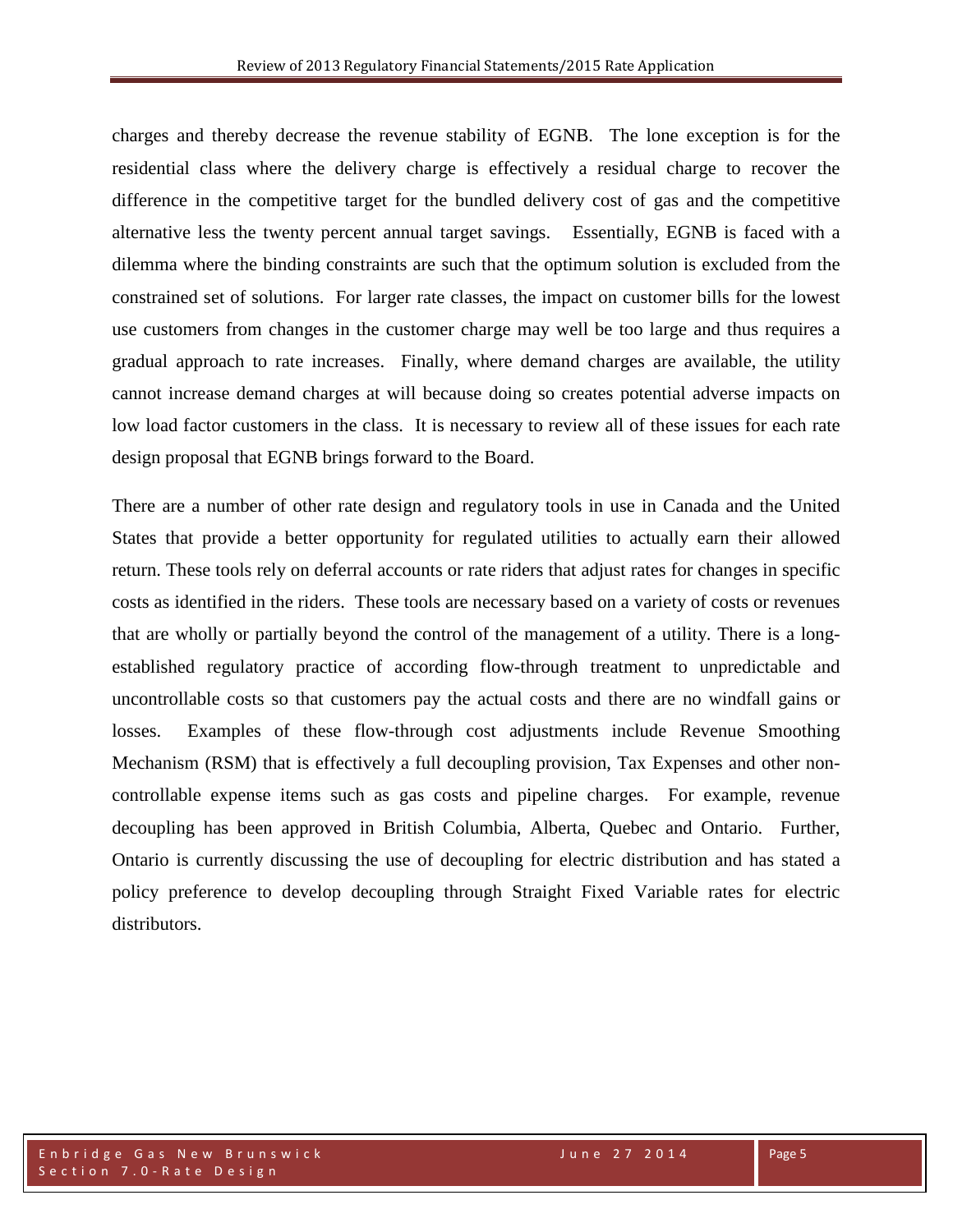The use of the RSM is critical for allowing EGNB to have any opportunity to earn its return. The following is an example of a lagged monthly adjustment charge:

### **Monthly Rate Adjustment**

The Delivery Charge under Rate Schedules SGS, MGS and LGS is adjusted to reflect test year base rate revenues established in the latest base rate proceeding, after adjustment to recognize the greater of the number of customers from the corresponding month of the test year or the current month. The change in revenues associated with the Customer Charge is the number of customers multiplied by the Customer Charge for the rate schedule. The change in revenues associated with throughput is the test year average use per customer multiplied by the net number of customers added since the like-month during the test year and multiplying that product by the Delivery Charge for the rate schedule. The change in revenues associated with the Customer Charge and throughput is added to test year revenue to restate test year revenues for the month to include the revised values. Actual revenues collected for the month are compared to the restated test year revenues and any difference is divided by estimated sales for the second succeeding month to obtain the adjustment to the applicable Delivery Charge. Any difference between actual and estimated sales is reconciled in the determination of the adjustment for a future month. The Monthly Rate Adjustment is calculated separately for each schedule subject to decoupling.

This provision should apply to the SGS, MGS and LGS Rate Schedules.

By adopting this provision, the likelihood that EGNB recovers its costs including a return of and on its investment is improved. Given all of the risks associated with various conflicting constraints and the potential risks of volumetric pricing, this mechanism is the optimal approach to managing the risk of under recovery of base revenue requirements while also protecting the customer from over recovery. The following table illustrates the fact that the SGS, MGS and LGS rate classes all contribute significantly to the revenue instability for EGNB and thus should have an RSM type mechanism applied to the schedules.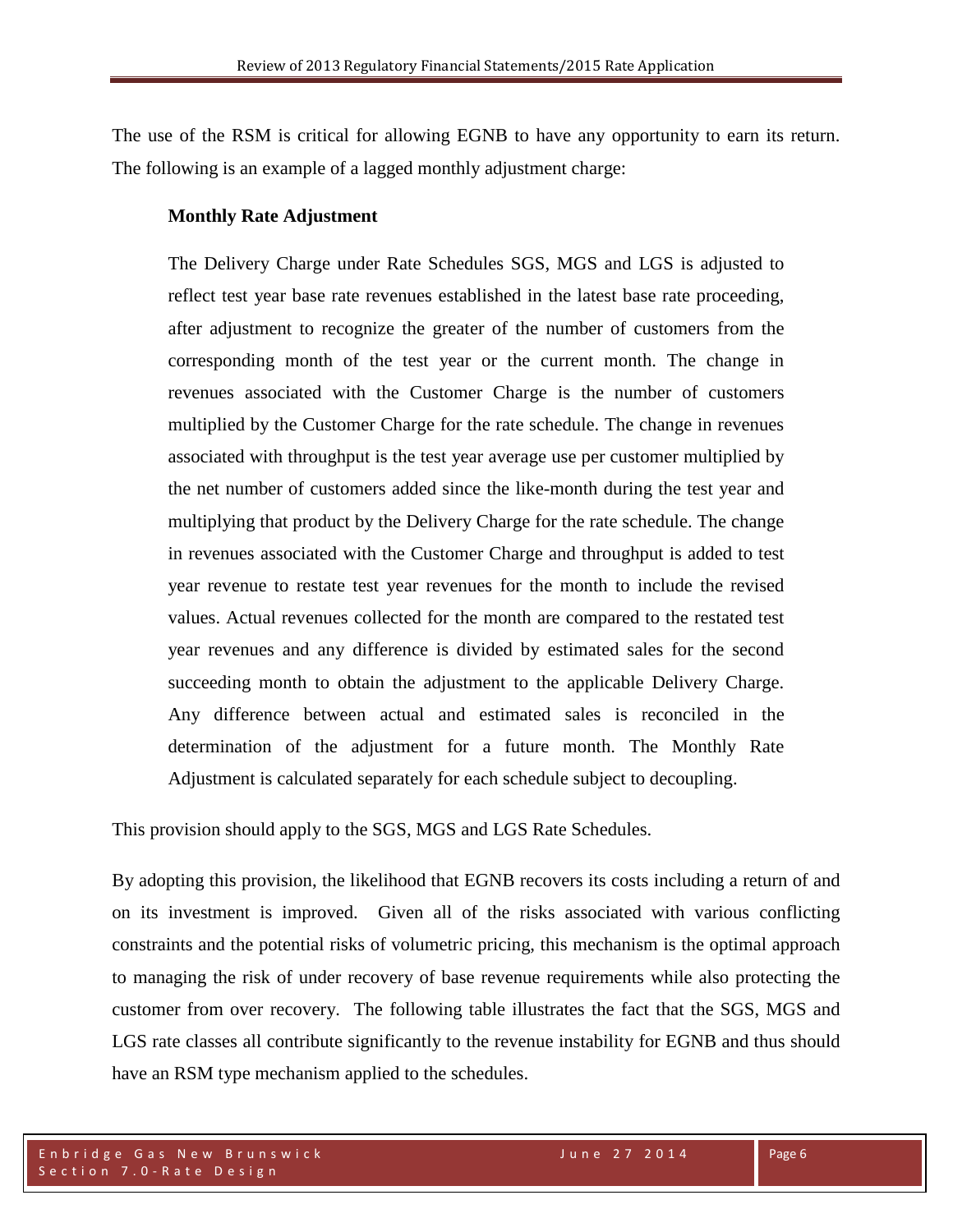### **Table 1**

# **Revenue SGS MGS LGS Fixed Charge**  $\begin{array}{ccc} 37.2\% & 8.1\% \end{array}$  7.6% **Volumetric Charge**  $\begin{array}{ccc} 62.8\% & 91.9\% \end{array}$  92.4%

### **Fixed Cost Recovery as a Percent of Revenue**

In total, the fixed charge recovery of fixed costs is about 12 percent of the total revenues for these three classes. This demonstrates the precarious situation of EGNB earnings as they relate to weather, forecast error, conservation and load shifting. RSM works in the context of the EGNB constraints because it is a balancing mechanism with true-up to revenue requirement occurring on a monthly basis with a single month  $lag<sup>1</sup>$  $lag<sup>1</sup>$  $lag<sup>1</sup>$ . The RSM has no impact on the aggregate savings for the customers in the SGS class since it trues up revenues to the authorized level of revenue per customer that is based on the target 20% savings versus electricity. There is no cross subsidy within the rate schedules because the RSM is a separate calculation for each schedule. That keeps the revenue per customer adjustments at the approved level for each rate class. Schedule 7.2 provides sample calculations for the RSM based on the SGS class.

In order for EGNB to remain a viable public gas utility in the face of conflicting constraints, the rate design tool kit must become more creative and more effective at providing a sound financial footing for EGNB going forward. Essentially, the Board must permit the RSM or its equivalent and the further emphasis on fixed cost recovery.

## *Section Three: Proposed Rate Design for 2015*

The rate design process begins with the allocation of the revenue requirements among the various rate classes. Since there is a mix of market-based and cost based rates, the first step is to determine the market constraint on rates as it relates to the cost of service revenue requirements. In the case of the redefined SGS class as discussed below the market-based rate produces revenue less than the cost of service requirement. All other cost of service rates are below the applicable market-based rates. The following table compares the cost of service revenue requirements to the equivalent market-based revenues.

<span id="page-7-0"></span> $1$  The balancing account is equivalent to the process to match purchased gas revenues to purchased gas costs.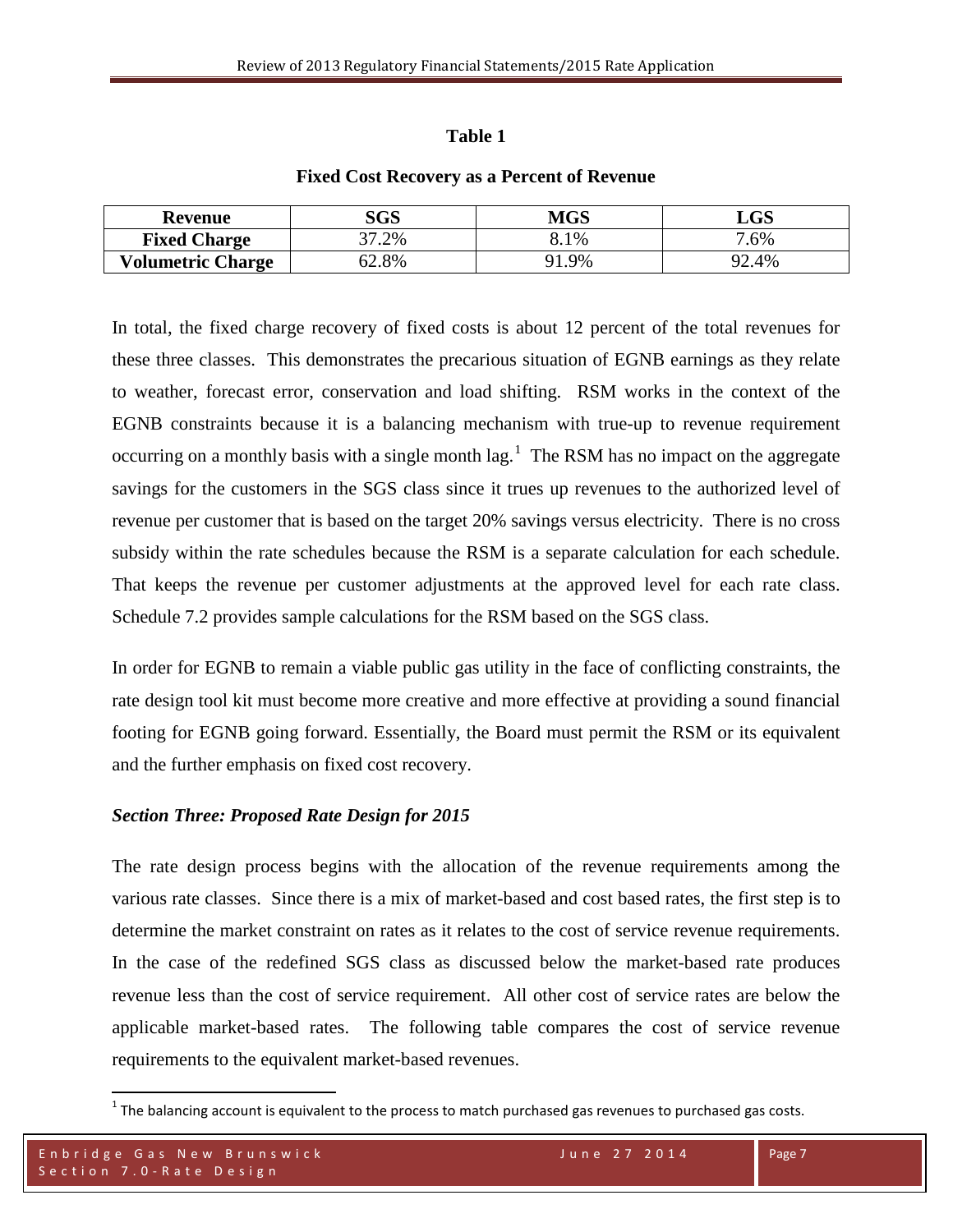### **Table 2**

|                              | <b>SGS</b> | <b>MGS</b> | <b>LGS</b> | CG        | <b>ICG</b> | <b>OPS</b> |
|------------------------------|------------|------------|------------|-----------|------------|------------|
| Market based rates           |            |            |            |           |            |            |
| revenue                      | 4,791,286  | 19,215,545 | 24,034,386 | 7,015,997 | 15,297,519 | 334,376    |
| <b>COS</b> Revenue           |            |            |            |           |            |            |
| Requirement (RR)             | 15,338,598 | 16,000,377 | 7,682,176  | 3,877,072 | 4,395,916  | 73,496     |
| <b>Ratio of Market Based</b> |            |            |            |           |            |            |
| Revenue to COS RR            | 31%        | 120%       | 313%       | 181%      | 348%       | 455%       |

#### **Comparison of Market-Based Revenues to Cost of Service Revenues by Class of Service**

As the table illustrates, the SGS class based on the required comparison to residential electric rates results in a substantial revenue shortfall from the cost of service revenue requirements.<sup>[2](#page-8-0)</sup> Further, the table illustrates that the potential for additional revenue recovery from the MGS class is also limited. Increasing MGS rates would rapidly force that rate above the oil alternate fuel rate. However, there is further concern that the increase in the MGS rate also makes propane an economically viable option at current natural gas commodity prices for EGNB. As a result, the MGS class has seen no additional rate increase in this proposal and a resulting decrease in rates to accommodate the customers shifting from the SGS rate class. The other classes have seen rate increases sufficient to recover the remainder of the revenue requirement.

#### **Bill Comparison - 2014 Current Rates vs. 2015 Proposed Rates**

|             |         | Current   | Proposed            |          |
|-------------|---------|-----------|---------------------|----------|
|             | Profile | Rates     | 2015 Rates % change |          |
| SGS         | 85      | 2,137     | 1,725               | $-19.3%$ |
| <b>MGS</b>  | 505     | 14,062    | 13,074              | $-7.0%$  |
| <b>LGS</b>  | 3653    | 80,507    | 83,161              | 3.3%     |
| <b>CGS</b>  | 8477    | 163,000   | 169,139             | 3.8%     |
| <b>ICGS</b> | 196543  | 3,271,575 | 3,298,598           | 0.8%     |

The proposal represents the most practical solution to meeting the EGNB revenue requirements given the numerous constraints imposed on the rate design.

<span id="page-8-0"></span> $2$  This shortfall would be less if the rates were compared to current oil prices instead of residential electric service.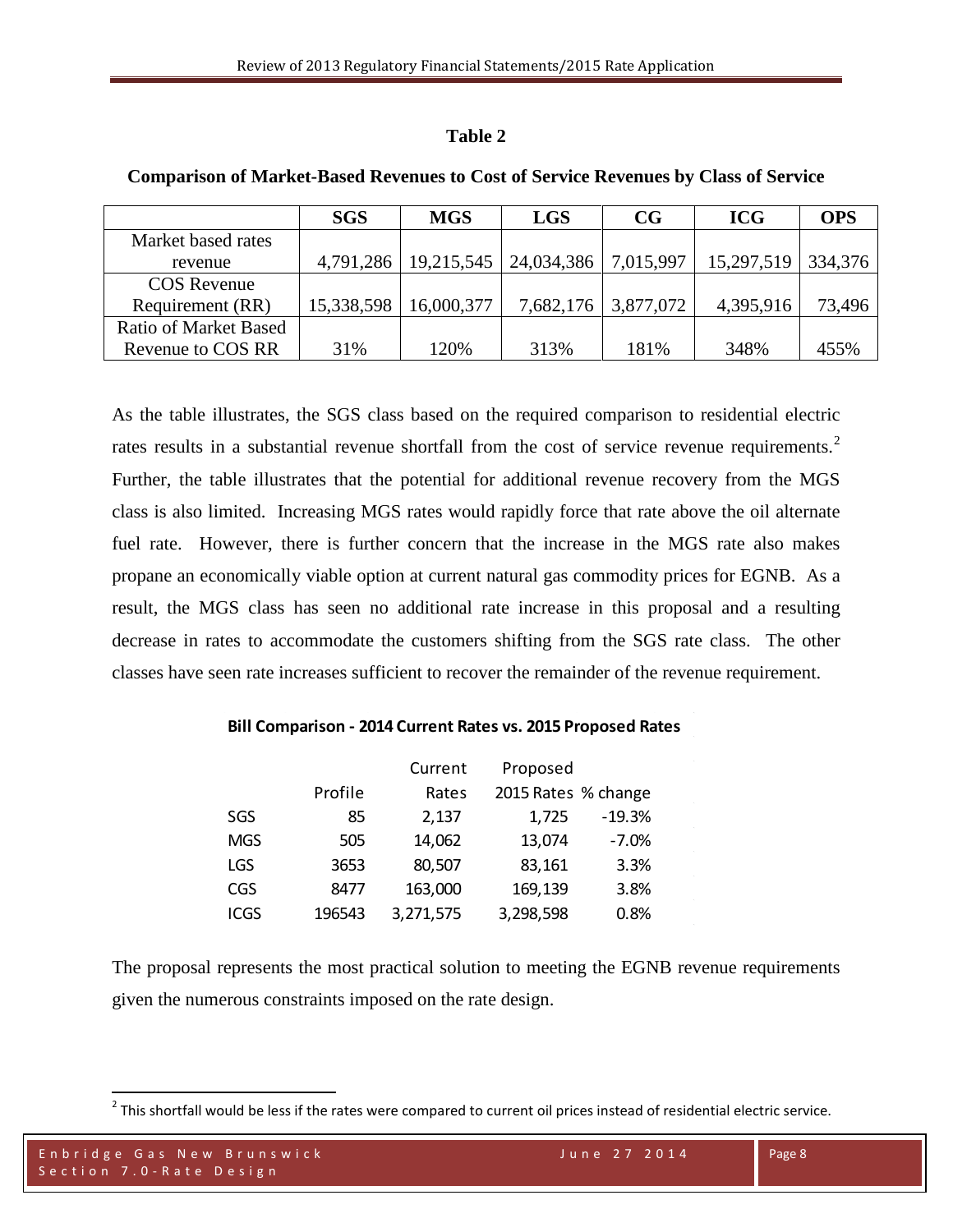The EGNB rate design proposal consists of the following factors:

- 1. Redefinition of the SGS and MGS rate classes;
- 2. An increased emphasis on fixed charges to recover fixed costs subject to the practical constraint of the bill impact on low use customers within the class;
- 3. The delivery charge has been held constant for ICGS and all of the increase is in the demand charge;
- 4. For the MGS class, the customer charge is proposed as a graduated charge to accommodate the addition of smaller commercial customers; and
- 5. The SGS rate has a lower delivery charge as a result of the need to set the rate at 20% below the cost of electricity.

In order to meet the residential and competitive constraints on the smallest customers currently served under the SGS Rate Schedule, EGNB proposes to redefine the SGS and MGS classes. This redefinition has the effect of reducing the dollars that would otherwise be allocated to other classes based on the revenue shortfall occurring under market based rates. Under the new definition of the SGS class, only residential customers will be served under the SGS Rate. Residential customers are those premises that provide permanent residential dwelling space for single family dwelling as defined by NB Power.

The proposed SGS rate is as follows:

| <b>Small General Service</b> | <b>Rate Design</b> | Revenue     |
|------------------------------|--------------------|-------------|
| <b>Customer Charge</b>       | \$18.00            | \$1,784,592 |
| <b>Delivery Charge</b>       | \$4.852            | \$3,006,694 |

The rate includes a \$2.00 per month increase in the customer charge and a significant decrease in the delivery charge to produce the necessary target annual savings of twenty percent under the equivalent cost of electricity.

The removal of the commercial customers from the class results in a lower average use per customer, fewer customers and lower overall revenues from the class as compared to 2014.

The MGS rate is applicable to all commercial customers who use less than 250 GJ per month. The proposed MGS rate is as follows: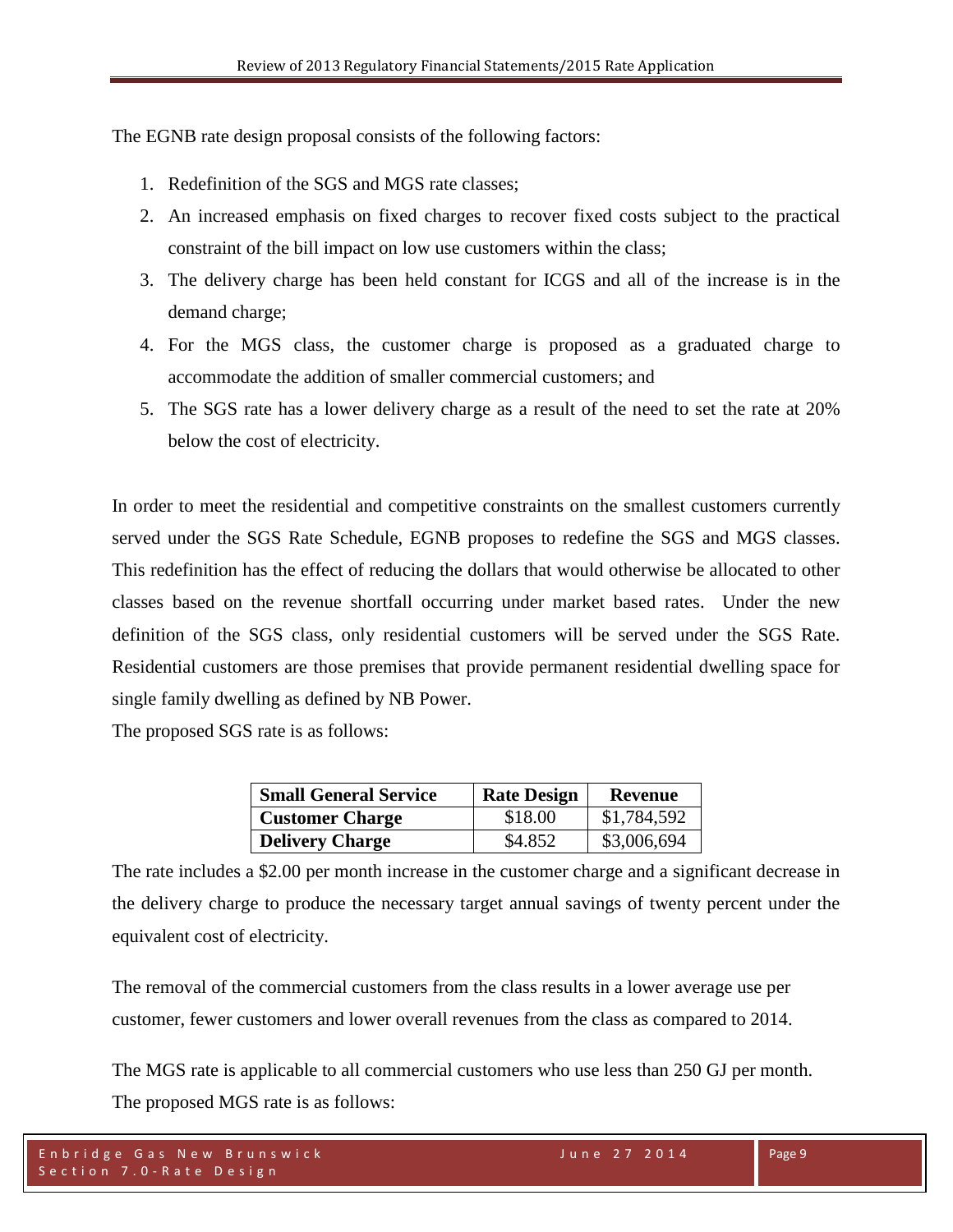| <b>Mid General Service</b> | Rate Design | Revenue      |
|----------------------------|-------------|--------------|
| <b>Customer Charge</b>     | \$20.00     | \$1,364,650  |
|                            | \$50.00     |              |
| <b>Block 1</b>             | \$12.4820   | \$14,168,301 |
| <b>Block 2</b>             | \$10.8400   | \$1,271,076  |

With the addition of commercial customers using a maximum of 60 GJ in any month, it was necessary to use a graduated customer charge so that the smaller customers using a maximum of 60 GJ in any month would not experience too large an increase as the result of the fixed charge. The concept of graduated customer charges is not new and EGNB has recommended the use of graduated customer charges where costs differ based on the size of the customer. In particular, meter costs increase as the size of the customer increases. Graduated customer charges track those increases in cost. In addition, where customer charges recover less than the full customer related costs, the first rate block should be higher than the second block as in this proposal.

The definition of the LGS, CGS, ICGS and OPS rates remain the same. Each rate continues to use the same rate design elements approved in the prior rate cases. With respect to the LGS class, all components of the rate have been increased to produce the proposed revenue requirements. For the CGS and ICGS rate classes, the increases have targeted the demand charge component of the rate. For the CGS rate, the demand charge increase is tempered by an increase in the winter block rate to manage overall bill impacts. For the ICGS class, all of the increase is recovered in the demand charge. The OPS rate increase is applied to the delivery charge.

EGNB believes that this comprehensive approach to addressing rate design produces rates that are just and reasonable. When the proposed rates are coupled with the proposed RSM, EGNB is provided with an opportunity to earn its allowed return so long as EGNB is successful in managing its costs.

The following summarizes the elements in the rate design relating to the billing determination factors and monthly customer charges for each of EGNB's rate classes currently approved by the Board.